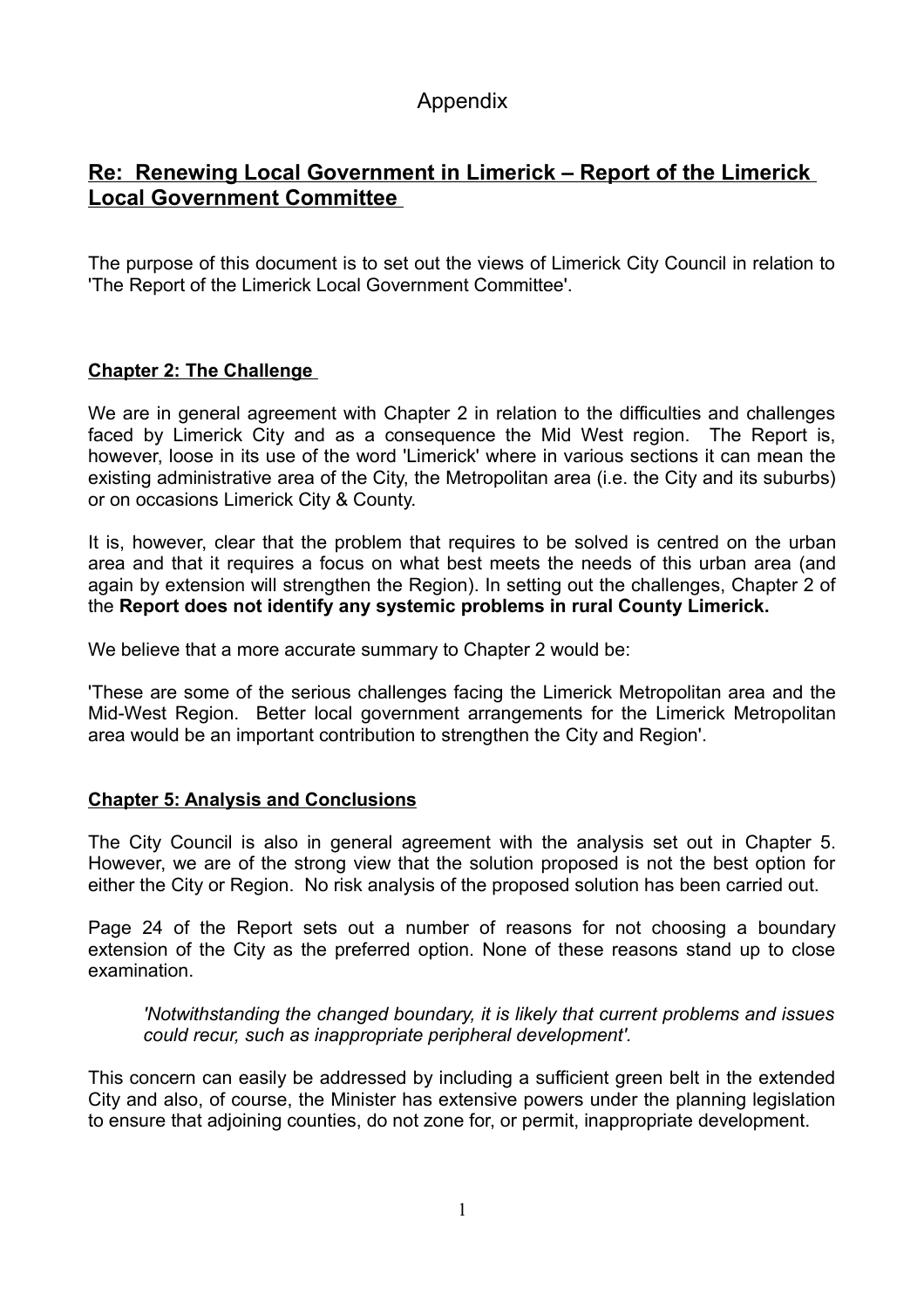#### *'The City and its hinterland would remain divided'*

Again this argument has no merit as all cities in the world have a boundary somewhere that separates them from their rural surroundings. Indeed the Report's own recommendation separates the City from half of its rural hinterland (on the County Clare side) and sees no ill effect from such a separation.

*'A lack of coherence and fragmentation across local authority boundaries could continue to impede Limerick's development'.*

These issues have arisen to date because the boundary divided the urban area and gave rise to different policies in different parts of the metropolitan area. With an extension this matter does not arise. Indeed there would be a need for different policies on each side of the new boundary as one side would be a City and the other a rural county.

*'The scale benefits of a territorially enlarged Limerick City Council would be counterbalanced by a reduced Limerick County Council. Significant value for money achievements would not be realised'.*

With an extended boundary, the City would have a population of approximately 90,000 and the County would have a population of approximately 90,000. Both Limerick Authorities would be of sufficient scale to achieve value for money. In fact, European research has shown that local authorities require a strong local presence, and that scale savings, once a local authority exceeds 30,000/40,000, taper off significantly.

*'Arrangements in which several local authorities represent and serve Limerick are not consistent with achieving the scale, cohesion, capability, value for money and leadership which are required to meet and successfully resolve the challenges Limerick faces'.*

If the word 'City' is included after Limerick in the above paragraph you get the following:

'Arrangements in which several local authorities represent and serve Limerick City are not consistent with achieving the scale, cohesion, capability, value for money and leadership which are required to meet and successfully resolve the challenges Limerick City faces'.

We agree with the latter statement, as the challenges outlined at the start of the Report all relate to the City.

It is clear, therefore, that the reasons advanced for not extending the City boundary do not stand up to critical examination. It is also clear that all the advantages listed for an amalgamated authority also apply to an expanded city.

On the matter of the expected savings, the Report quotes these as being 'estimated' 'potential' 'targets'. As no evidence was presented for examination, no prudent decision could be based on such vague assertions.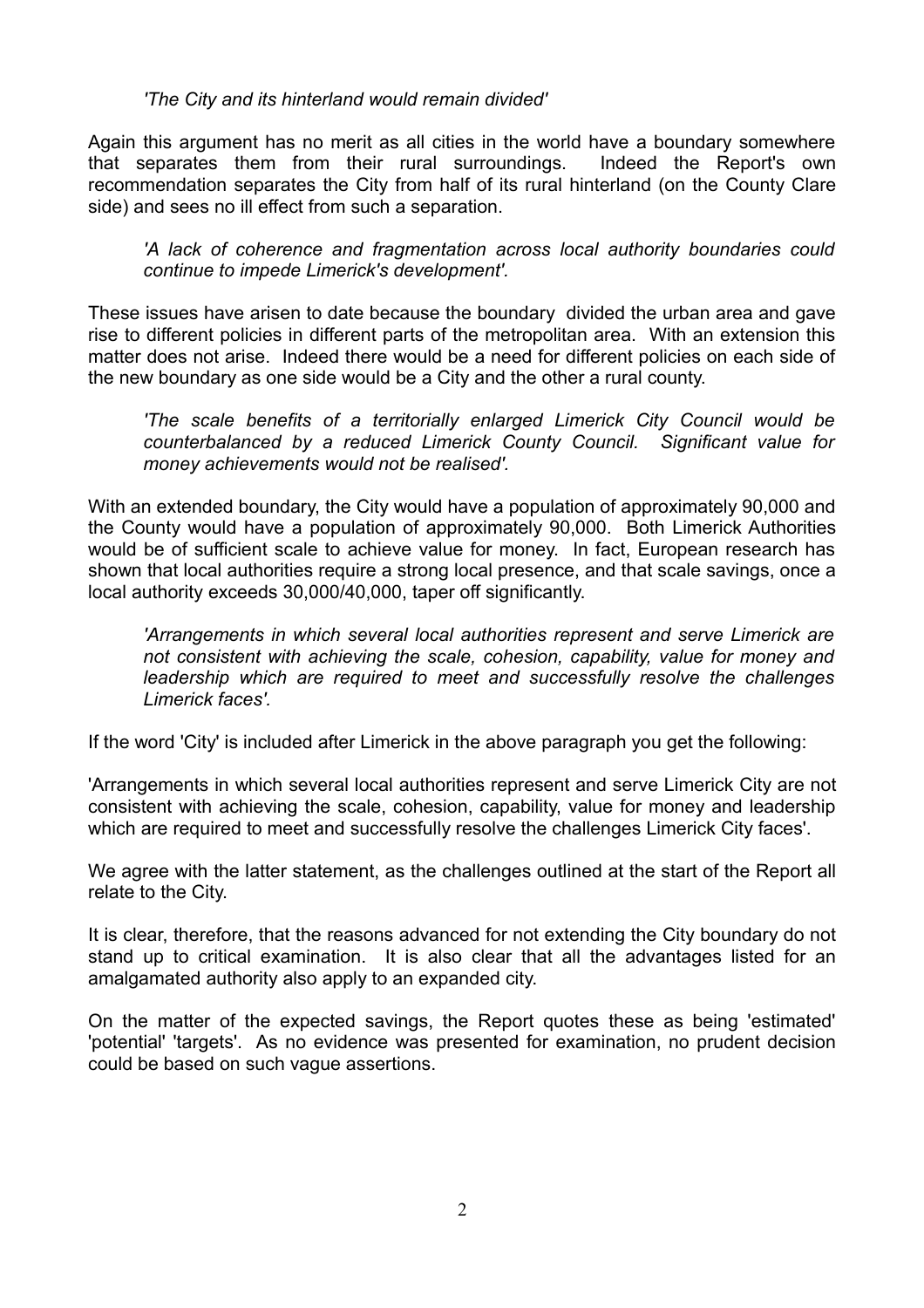#### **Chapter 6: Recommendations**

#### **Recommendation 1: An expanded Limerick City Area**

The Committee recognised that the current boundary of Limerick City Council results in a false depiction of Limerick as the State's fourth largest city, and has other important negative impacts on the city's statistical profile. They found that the totality of Limerick City, i.e. the contiguous urban area, should not be managed by multiple local authorities. They recommended that the boundary of the city area should encompass the entire contiguous urban area, with some additional space for future development. They believed that future development in and around the boundary must support the status of Limerick City and, in particular, the city centre.

As this has been Limerick City Council's position since its application for a boundary extension in 1974 and subsequent applications, it fully concurs with the Committees findings on an expanded Limerick City.

We submit that this expanded City with its own political leadership will provide the overall vision that the Committee recognised was required if the City is to achieve its economic potential given its position at the heart of the Mid West Region. The Committee recognised that a successful, dynamic Limerick City will benefit Limerick County, and the entire Region, as "there is a clear link between growth rates achieved at city level and those experienced at regional level".

#### **Recommendation 2: A new Limerick Authority**

The Committee recommends the establishment of a new Limerick local authority to represent, manage and administer the City (as expanded) and County of Limerick, replacing Limerick City Council and Limerick County Council.

The Committee recognise that this requires primary legislation and that this will take some time and are of the opinion that it could be in place by the 2014 elections. However, at the same time the Committee also recognises that without urgent action, many of the challenges Limerick faces will intensify. They were also of the opinion that urgent change is necessary for the benefit of the Gateway and the Mid-West Region. We submit that 2014 is too long a wait (bearing in mind that Limerick City Council has been calling for change since 1974 and Limerick County Council only recognised the need for change in 2010).

The Committee argued that the preservation of two authorities in Limerick City and County would have many significant drawbacks, including the possibility of further inappropriate peripheral development, the division of the City and its hinterland, a lack of coherence, limited scope for achieving better value for money and, if the boundary of Limerick City Council were to be extended, the impact on the residual Limerick County Council. Limerick City Council does not accept this position and instead fears that what the Committee sought to achieve i.e. a strong and focused City to lead the region will infact be even more damaged by the amalgamation.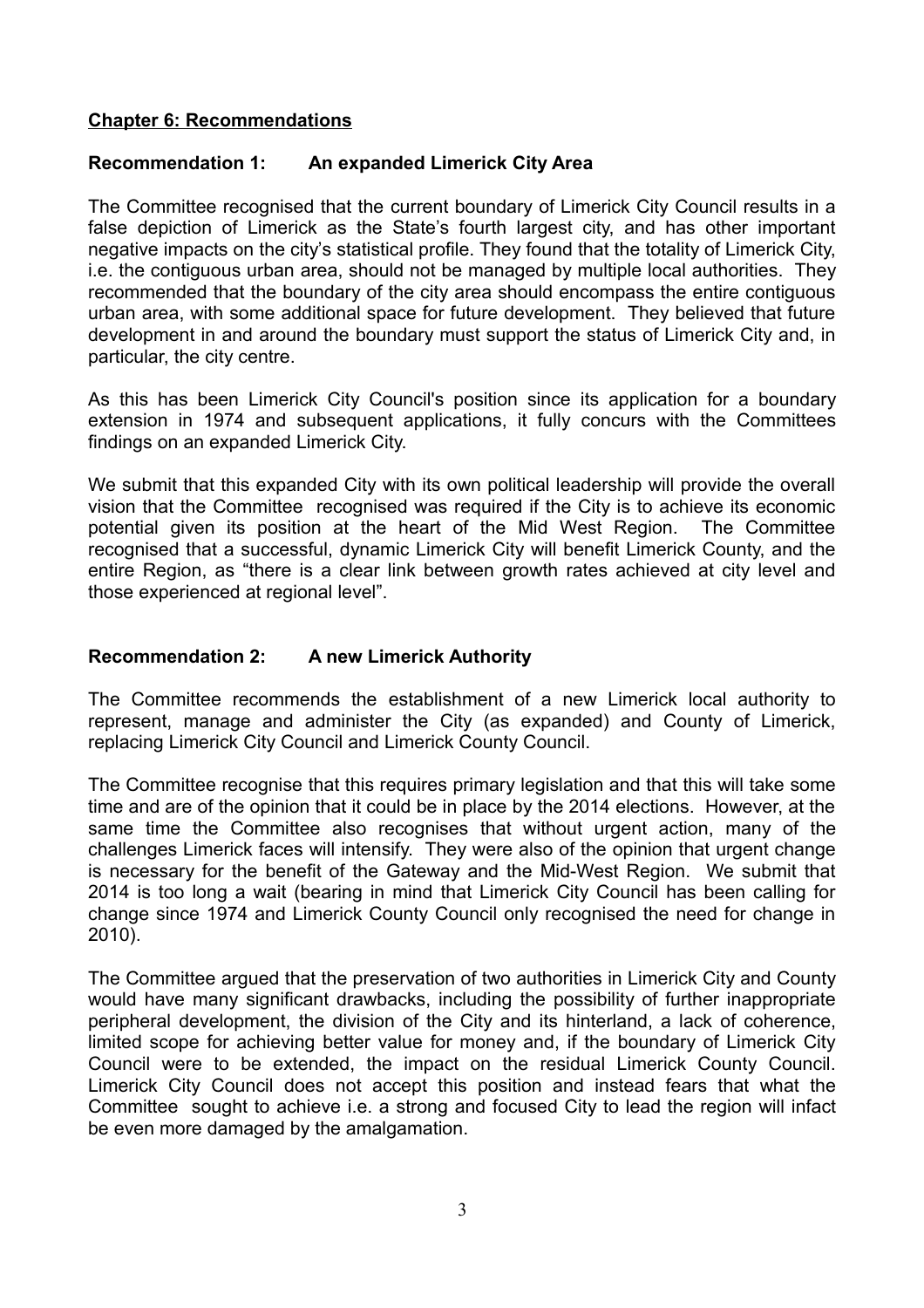The Committee themselves expressed concern that in creating a single Limerick authority, it is extremely important to recognise an enlarged distinct City area within the new Limerick authority. Our concern is that you are reliant on the goodwill of the Council to keep this distinction alive as opposed to a legal entity which the City currently enjoys.

In regard to inappropriate peripheral development, this concern can easily be addressed by including a sufficient green belt in the extended City and also, of course, the Minister has extensive powers under the planning legislation to ensure that adjoining counties, do not zone for, or permit, inappropriate development.

In regard to the division of the City and its hinterland, the Committee only seems to see the County of Limerick as the City's hinterland, which if one was to truly follow their logic then a sizable portion of County Clare (and not just the urban elements) would be included in the new authority. All cities in the world have a boundary somewhere that separates them from their rural surroundings. Indeed the Report's own recommendation separates the City from half of its rural hinterland (on the County Clare side) and sees no ill effect from such a separation. Retaining two Councils with an extended City will ensure better leadership and a focus on their particular issues.

The Committee acknowledge that organisational scale is important as it permits specialisation and focus. Limerick City Council agrees with this. However, we submit that putting two local authorities together with totally different requirements from a strategic and often operational viewpoint will dissipate focus. Also, the specialisms required to deal with urban issues are different from those for rural issues so the sharing of specialism will be limited.

Bigger is not necessarily better. We need only look at the expensive and disastrous experiment in the HSE to show how health reform has not worked in the patient and public interest. No risk analysis of the proposed solution has been carried out. Instead we have a concept for which there is no domestic/international precedent, a riskier solution than convention would suggest. Ireland is now suffering hugely from the results of excessive risk taking by banks and policy makers in recent years.

## **Recommendation 3: Elected Membership**

The Committee recommended that pending local elections in 2014, the membership of the new Limerick authority should comprise the combined membership of the current City and County Councils. Clare County Council should be invited to nominate a member to sit on the Council of the new Limerick City and County authority. This would mean a total representation of 46 for the new authority with the balance of power in the rural hands. (29/17). It seems unrealistic to expect there to be a focus on strengthening the city when the majority of the membership has been elected to see to rural issues.

The Committee go on to recommend that the membership of the new Limerick authority should be appropriately sized, in line with the membership of similarly populated counties, effective from the 2014 local elections.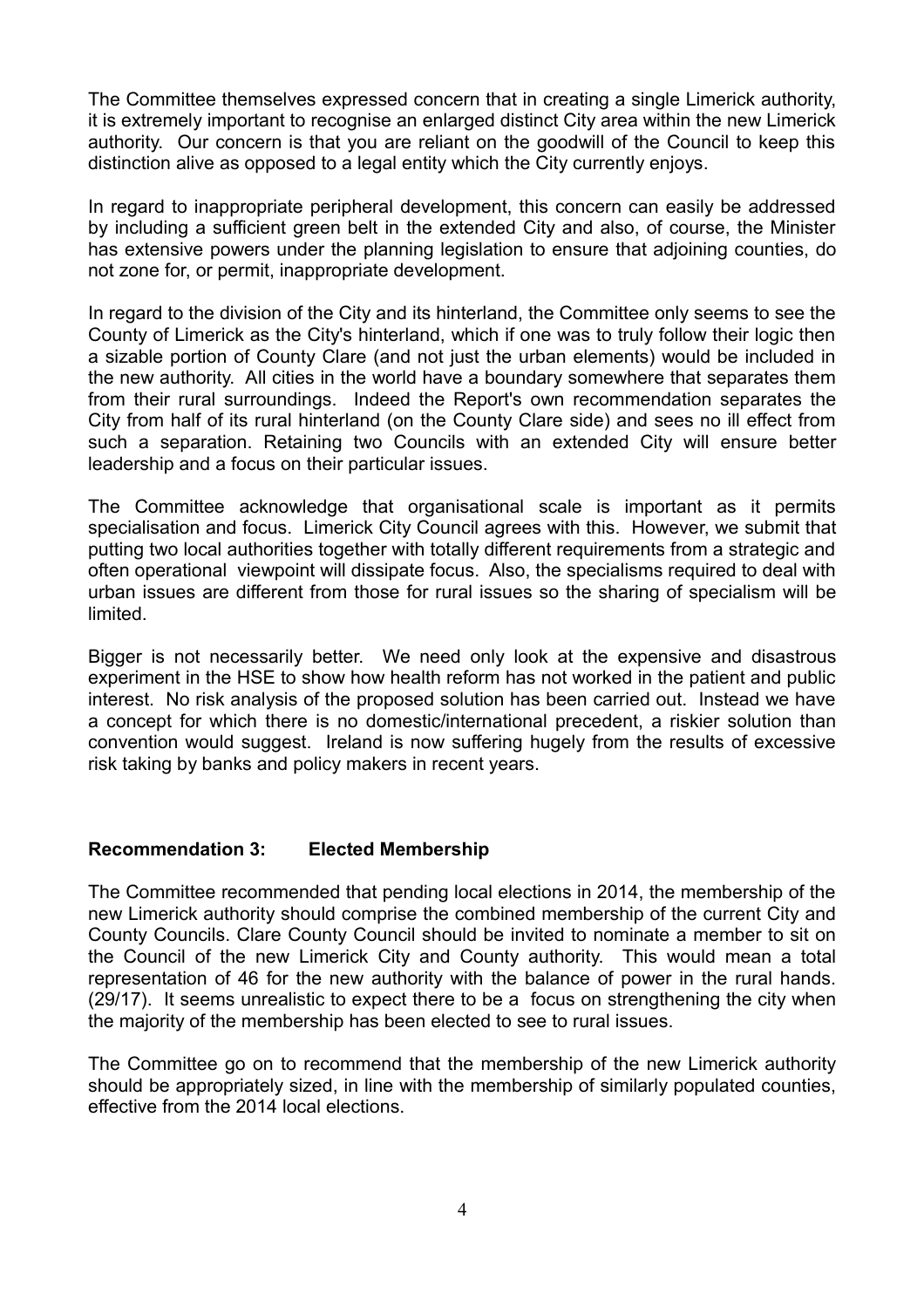The 2008 Electoral Area Boundary Report recommended the following for local authorities of similarly populated counties:

| County               | <b>Population</b> | <b>No. of Representatives</b> |
|----------------------|-------------------|-------------------------------|
| Dunlaoighre Rathdown | 194,038           | 28                            |
| Fingal               | 239,992           | 24                            |
| South Dublin         | 246,935           | 26                            |
| Galway               | 159,256           | 30                            |
| Kildare              | 186,335           | 25                            |
| Meath                | 162,005           | 29                            |

The new authority will represent and service a population of approximately 187,000. Based on the Committees recommendation the number of representatives will be reduced by a minimum of 20 from 46 to 26. Due to the fact that the new City will have a population of approx 100,000 the breakdown of representation from rural to urban will be similar thus leading to tension in the Council chamber and little possibility of clear leadership or focus.

The Committee argued for strengthened local political leadership to improve local government in Limerick. In light of this comment Limerick City Council submit that by having a new authority with almost equal representation from urban and rural alike that the tensions and arguments of the past will still cause a lack of coherence which will now be contained within one local authority. This will not produce effective leadership capable of overcoming local agendas as sought by the Committee. The reality of life is that Councillors act as representatives and act in the interests of their own areas. It would be expecting too much of a rural Councillor to prioritise the City over his/her area.

## **Recommendation 4: Regeneration**

The Committee recommended the incorporation of the functions, responsibilities, staff and assets of the Regeneration Agencies under the new Limerick authority.

The Committee recognised that regeneration in Limerick is a wider task than addressing the problems in disadvantaged communities and acknowledged that the city as a whole requires a long-term process of regeneration. It considered that local government should be a central driver of this process.

Limerick City Council agrees with the Committees findings and agrees that the Regeneration Agencies should be incorporated under Limerick City Council.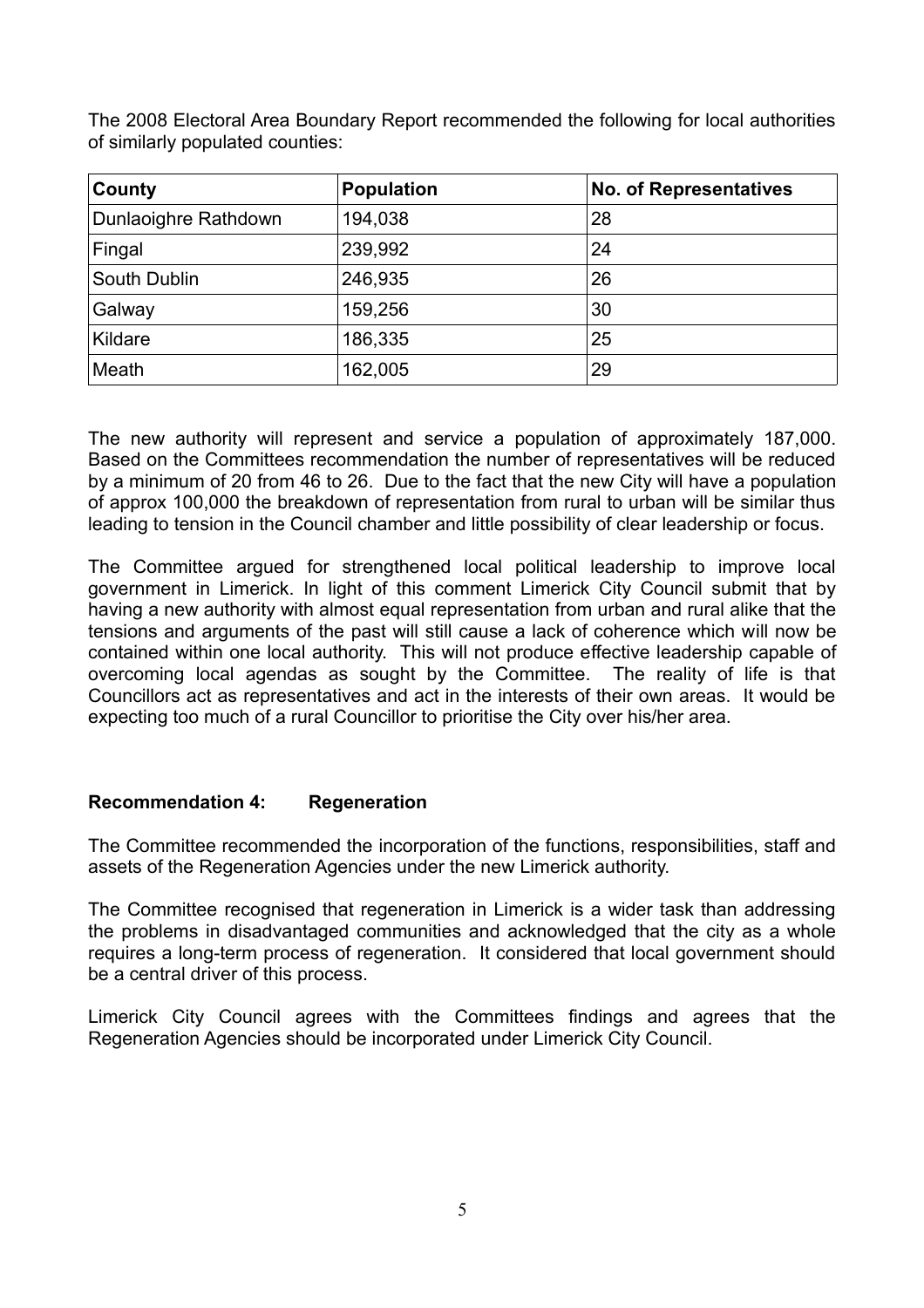#### **Recommendation 5: Leadership**

The Committee recommends that the Mayor of the new Limerick authority should be elected for the full five year term of the Council, as opposed to the current system of annual rotation. The Committee also recommended that interim arrangements would see the new Mayor being elected from the 46 Councillors of the new authority.

Our concern here is that the Mayor of the new Authority would not be representative of the urban community due to the uneven representation i.e. 29 Co. Co./17 City Co. In such a circumstance it is unlikely that there will be leadership demonstrated in developing the City and the focus again would be dissipated. Following the 2014 elections, as already indicated under elected membership, the possibility of electing a strong Mayor with a focus on the City will also be limited.

#### **Recommendation 6: Value for Money**

The Committee was of the opinion that substantial savings estimated at  $\epsilon$ 20M per annum, realised from efficiencies gained through the merging of the staffing and administrative structures of Limerick City and County Councils and the elimination of duplication, should be achieved by the new Limerick authority. However, the report was silent on the detail of where the savings would be made. On the matter of the expected savings, the Report quotes these as being 'estimated' 'potential' 'targets'. As no evidence was presented for examination, no prudent decision could be based on such vague assertions.

Undoubtedly the merging of two organisations would cause the new organisation to become inward looking for a number of years while internal issues are being resolved. The expected synergies/efficiencies would not arise as without a new HQ, staff would still be divided and indeed there would be additional costs as staff travel between buildings.

In regard to staff merges, it is unlikely that a merger will result in savings on the front line, or in areas of services which are currently shared and provided by Limerick City Council to its neighbouring local authorities. Such shared services would already incorporate synergies and increased efficiencies, and they include the Fire Service, Munster Regional Control Centre, and the provision of water and waste water treatment facilities. The operation of dual policies in various areas such as housing, planning etc could also require a similar level of staffing to be maintained.

It should be noted that Limerick City Council has reduced staff by 131 since 2003 (20% reduction in staffing numbers in comparison to 2010 figures as illustrated below).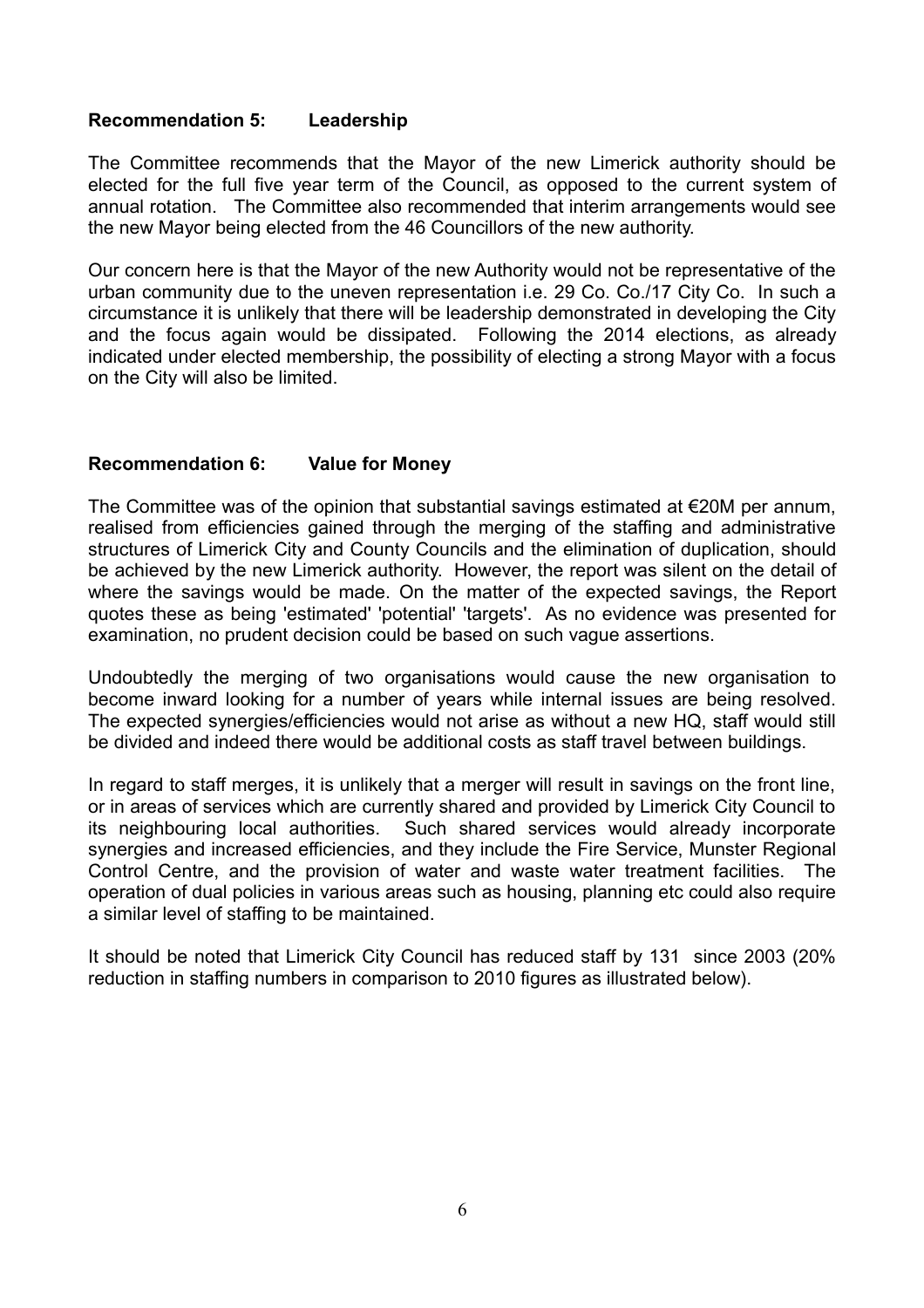

The Committee consider that rates harmonisation is an objective which is readily achievable through costs savings. Given that no evidence was appended to the Report in relation to any realistically achievable cost savings or their quantum, this cannot be relied upon to produce rates harmonisation. A boundary extension, on the other hand, would demonstratively achieve immediate rates savings of up to 15% for the City businesses.

The Committee expressed concern on the impact on the residual Limerick County Council if the boundary were to be extended. The figures we presented to the Committee demonstrated that Limerick County Council would still remain a wealthy and viable authority post City extension.

The measure Net Effective Valuation (NEV) per head of population is a measure of the general wealth of a local authority i.e. a local authority's ability to source funding from local commercial rate sources. In its submission to the Committee Limerick City Council demonstrated that despite a reduction in the NEV due to a boundary extension Limerick County Council would still compare favourably with local authorities with similar population such as Kilkenny, Wexford, Wicklow, Mayo, South Tipperary and Louth. Such comparable local authorities are able to present a balanced budget each year. (See Appendix 2)

## **Recommendation 7: Local Government Cooperation and Coordination**

Limerick City Council agrees with the Committee's recommendation that a structured and regular process for discussing and agreeing cross-boundary, near-boundary and other issues of mutual interest and concern should be instituted by Clare & Limerick County Councils and Limerick City Council.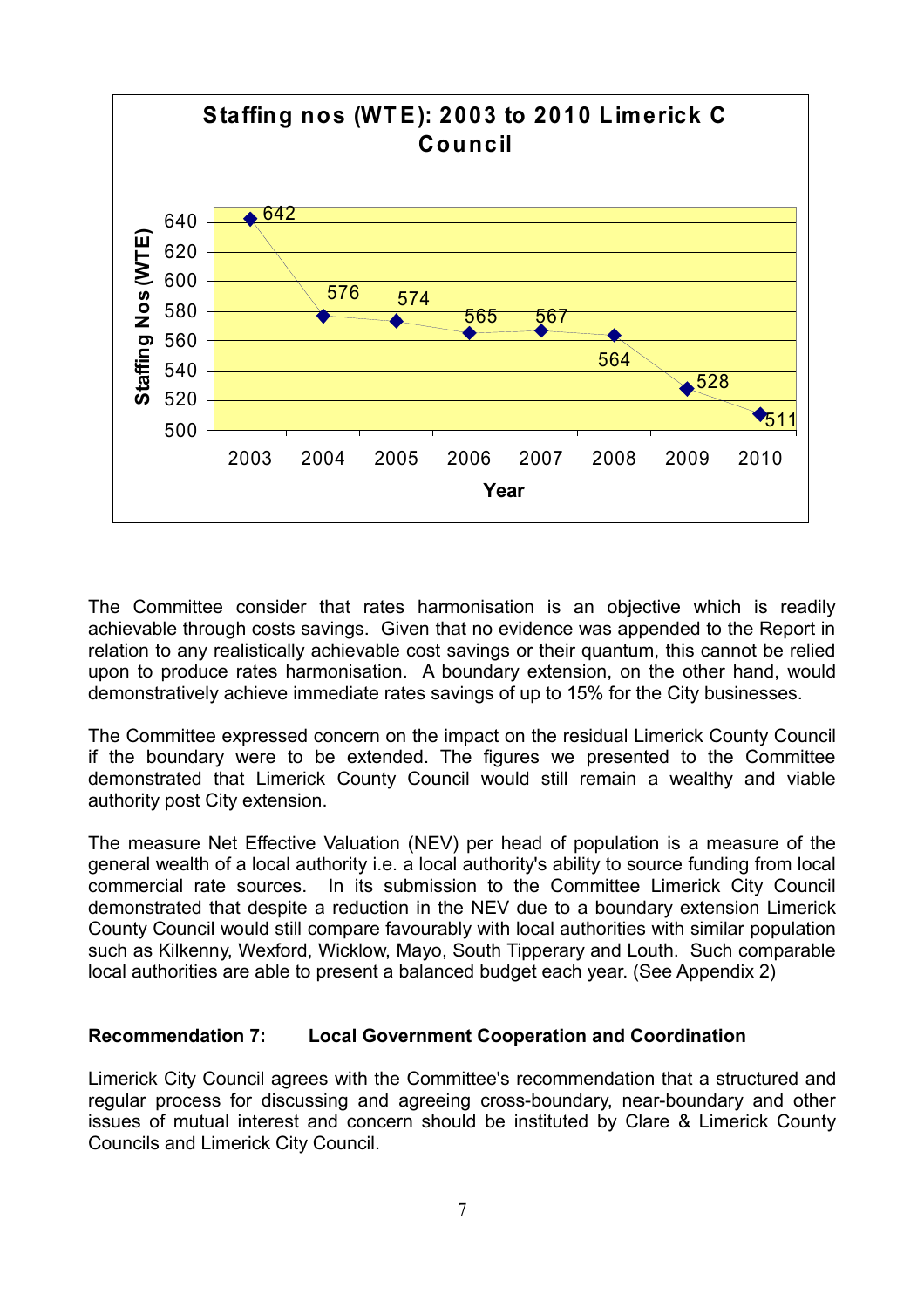## **General Comment:**

The Limerick Local Government Committee was set up to prepare a report into the most appropriate arrangements for local government for the City and County of Limerick. In their findings the Committee recognised that the city faces certain pronounced socioeconomic challenges which, if not addressed as soon as possible, will have significant adverse consequences. They considered that institutional arrangements are impeded by issues of scale and multiplicity. Leadership, political and administrative, is not sufficiently coherent to provide vision, direction and support for the area as a whole. They recommended and defined the expanded Limerick City area.

In 1974, Limerick City Council's petitioned for a boundary extension. The reasons for the 1974 petition included the following:

- The role of Limerick City as a regional centre was being stifled.
- The City was too small in physical extent to meet the needs of its people.
- The area of the City was too small to function properly as a planning authority area.
- The area of the City was too small to meet the current and future needs of employment and housing.
- Persons who were dependent upon services provided by Limerick City Council were without a franchise in that they were not in the electorate of Limerick City Council.

A further application for extension was made in 1996. an amended proposal submitted in 1999 and again in 2005. The 2005 proposals was based on four key beliefs:

- Strong cities make strong regions
- City Governmance should be unitary and representative
- Cities should enjoy joined-up service provision
- City resources should be reinvested in the City

While the language may have changed the intent did not. On each occasion both Clare and Limerick County Council vehemently opposed the extension with Limerick County Council being of the opinion that the task of planning and economic development should instead be performed by joint discussion and cooperative action. The evidence of the devasting effect of such an attitude is regrettably clear to be seen in Limerick city today. In regard to representation, Limerick County Council's response stated that the boundary extension ought not proceed because it would interfere with the political base of existing (County Limerick) politicians. In rejecting the case for reinvesting city resources in the City, Limerick County Council's response made it clear that the County's interest in retaining control of the suburbs of Limerick was primarily pecuniary.

The model of governance proposed by Limerick City Council is tried and tested and operates successfully throughout the developed world. The only reason why it was not progressed earlier is that there was no political will at national level to address the thorny issue of a boundary alteration.